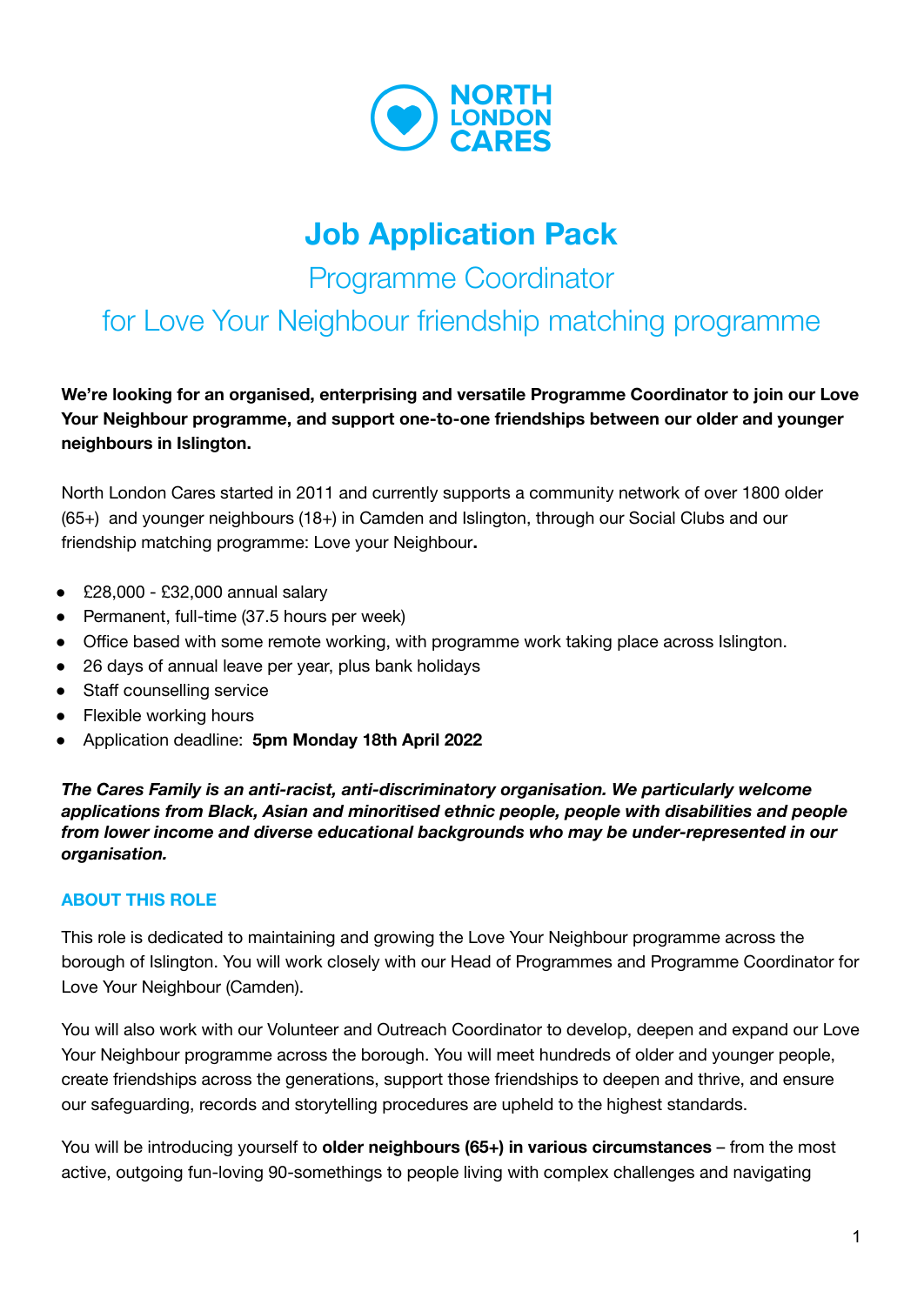complicated situations. You will also need to support those neighbours to get the most out of their mutually beneficial relationships – through our **check-in processes, regular reviews, informal encouragement, digital storytelling and other reporting requirements**, so that North London Cares continues to grow and the relationships we build continue to thrive.

You will regularly be out in the community, **meeting older neighbours joining the network for the first time, hosting inductions for new volunteers and making matches in people's homes**. In addition you will be working with colleagues across North London Cares and the rest of The Cares Family, and holding meetings with various referral organisations and other partners key to the successful delivery of the Love Your Neighbour programme and our overall vision.

We therefore need someone who **understands and is motivated by the demographics and social challenges of Islington** and the issues we work on. Who is passionate about people and can clearly promote our vision for building friendships across traditional divides in order to tackle isolation and loneliness. We are looking for **someone who can engage with people from all backgrounds, no matter their circumstances** – someone equally comfortable discussing illness and isolation with a 95-year-old housebound older neighbour as they are talking about work and aspirations with a 25-year-old (and vice versa!).

### **OBJECTIVES OF THE ROLE ARE TO:**

- **1. Grow and sustain the Love Your Neighbour programme in Islington**. This includes:
	- **Assessing and inducting both new older neighbours and younger volunteers** interested in having a Love Your Neighbour friend;
	- **Following our safeguarding policy** and navigating the social care network to support our neighbours;
	- **Introducing new Love Your Neighbour friends** during regular working hours, and occasional evenings and weekends (with time off in lieu);
	- **Communicating regularly with our older and younger neighbours**, on the telephone, in writing and in person, including home visits and meetings in the community;
	- **Supporting older neighbours with ad hoc tasks** to enhance their wellbeing and prevent further isolation, including liaising with statutory and health services to gain access to specific support;
	- **Keeping our database (Salesforce) accurate and up-to-date**, and using that data to regularly analyse progress, making adaptations to programmes accordingly.
- **2. Build and maintain effective community partnerships in Islington**. This includes:
	- **● Working with partners across the public, private and community sectors** receiving referrals from local authorities, health professionals and other sources, communicating internally with the team, and delivering outcomes for neighbours, volunteers and North London Cares as a whole;
	- **Communicating professionally and warmly** with our third-party referral partners in local authorities, health agencies, community organisations as well as with members of the public;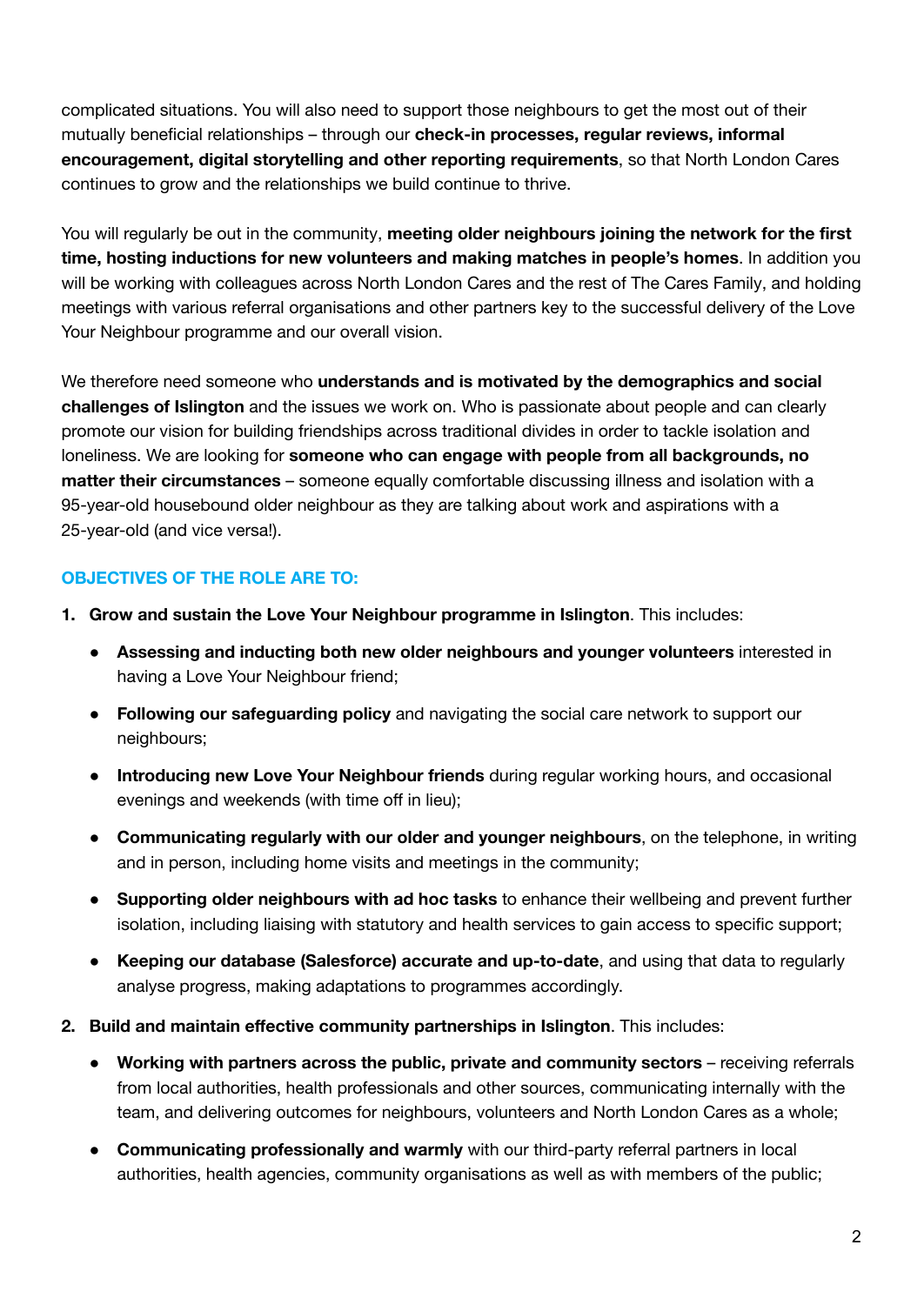- **Presenting on North London Cares' purpose and core activities** to existing and potential partners in the community.
- **3. Build awareness of, and interest in, the Love Your Neighbour programme within Islington.** This includes:
	- **● Creating engaging, powerful communications**, including digital and printed material and content, to facilitate the delivery of Love Your Neighbour;
	- **● Managing the creation and distribution of our monthly email communications** with regular Love Your Neighbour volunteers;
	- **Creating weekly social media content** that shares the stories of our Love Your Neighbour matches, and increases exposure and interest in the programme;
	- Working with our Love your Neighbour Coordinator in Camden, the Head of Programmes and the Volunteer and Outreach Coordinator to **proactively build a pipeline of referrals and applications into the programme.**

### **REQUIREMENTS OF THIS ROLE:**

#### **ESSENTIAL SKILLS, EXPERIENCE AND PERSONAL QUALITIES:**

- 1. You have a proven track record in **building and supporting relationships** with diverse groups and individuals;
- 2. You are **patient, resilient, approachable, and discreet**, with the ability to **build trusting relationships while maintaining firm boundaries and demonstrate good judgement**;
- 3. You're a **high-quality communicator** who is confident in blog writing and social media;
- 4. You are a competent, reliable and organised **multi-tasker, a team-player** and determined **problem-solver**;
- 5. **You are adaptable and enthusiastic** about working in a fast-growing, fast-moving organisation, and can work confidently both **within a team and independently**;
- 6. You are **committed to creating an inclusive and anti-discriminatory programme** that tackles loneliness and isolation amongst older and younger neighbours alike.

#### **DESIRABLE SKILLS AND EXPERIENCE:**

- 1. Experience/ awareness of **safeguarding** and working with partners in the social care sector;
- 2. **Understanding of the culture and socio-economic challenges** facing London, particularly Islington;
- 3. Experience of working with **communities;**
- 4. Good grasp of **Salesforce or other Customer RM systems**;
- 5. Experience using Microsoft Office applications and Google Docs.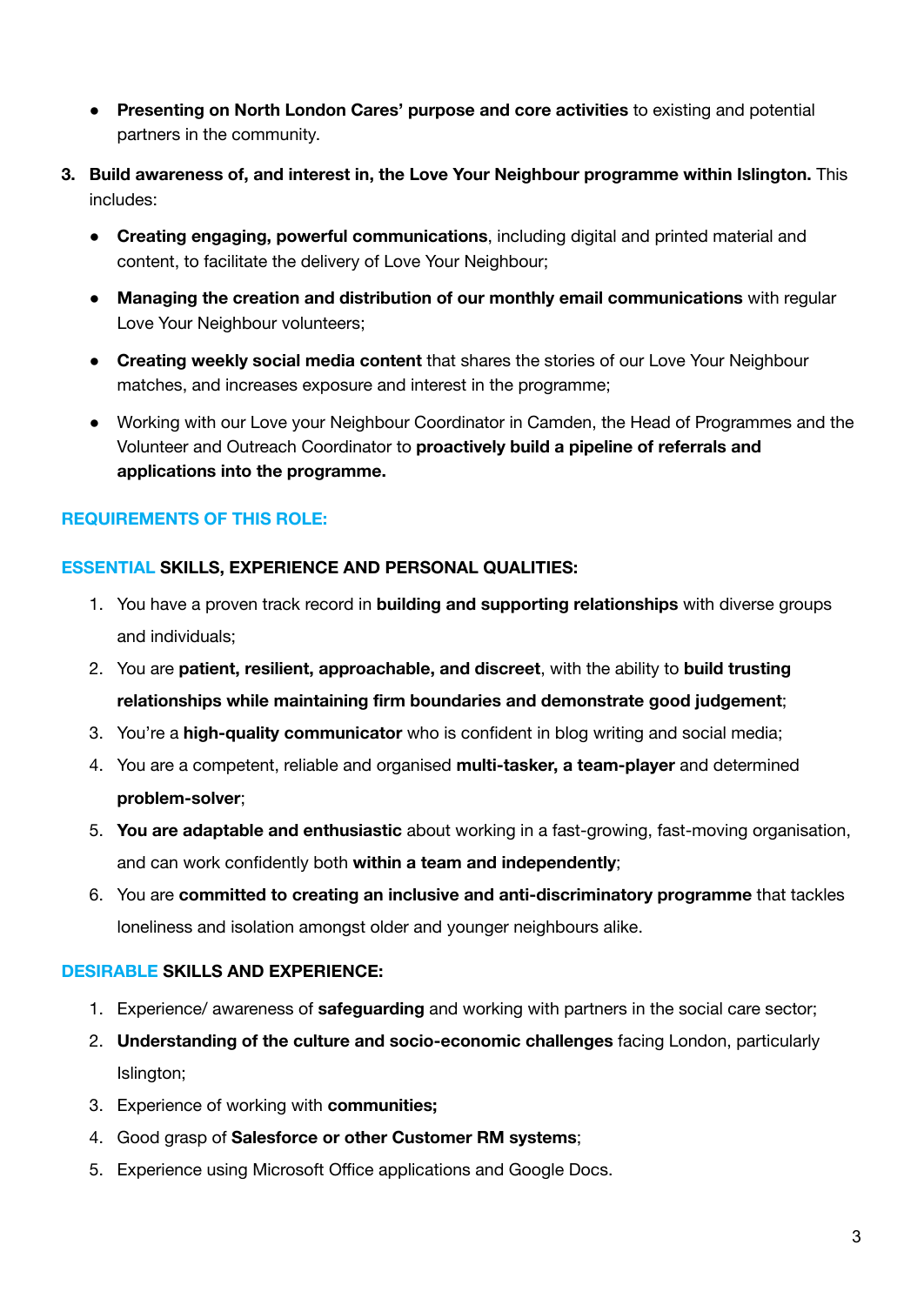#### **OTHER REQUIREMENTS:**

- 1. You have the flexibility to work some **evenings and weekend days** in order to deliver your work, (approx. three evenings and one weekend day a month); with time off provided in lieu, agreed in advance with your line manager.
- 2. You are able to obtain a **clear enhanced DBS** certification (provided by North London Cares);
- 3. You can provide the details of **two references** from paid or unpaid work. Referees will only be contacted after a successful interview;
- 4. You have the right to work in the UK.

#### **HOW TO APPLY DEADLINE 5pm 18th APRIL 2022**

**Please send to:** [hello@northlondoncares.org.uk](mailto:hello@northlondoncares.org.uk)

- 1. CV
- 2. Written submission (no more than 2 sides of A4) which addresses your suitability for the role, referring to the Essential and Desirable Experience and Skills (above). If you have any questions please feel free to contact us.

**We're looking forward to receiving your application, good luck!**

## **ABOUT THE CARES FAMILY**

The Cares Family helps people find **community and connection in a disconnected age.** First established in 2011, our objectives are to reduce loneliness and isolation by creating and supporting meaningful mutual relationships between people who might not otherwise interact; to help people feel **belonging, purpose and power in a rapidly changing world**; and to bring people together to **reduce the gaps across social, generational, digital, cultural and attitudinal divides.**

Over the past eleven years, we have worked towards that mission by building five local charities in big cities, which each **bring older and younger people together to share time, laughter, new experiences and friendship**. We have focused here because older and younger people are most at risk of loneliness, particularly in cities which can feel anonymous, isolating and lonely. Those charities – **North London Cares** (established 2011), **South London Cares** (2014), **Manchester Cares** (2017), **Liverpool Cares** (2018) and **East London Cares** (2019) – have brought 18,000 older and younger people together to share over 500,000 interactions through 4,500 social clubs and 18,000 one-to-one hours.

#### **OUR VALUES**

These values are an important part of what it means to work at The Cares Family. **They're for us as staff, but also for our partners, neighbours and volunteers.** We strive to live them in everything we do and to use them as guides for decision making. It's not just about what we do, **but how we do it.**